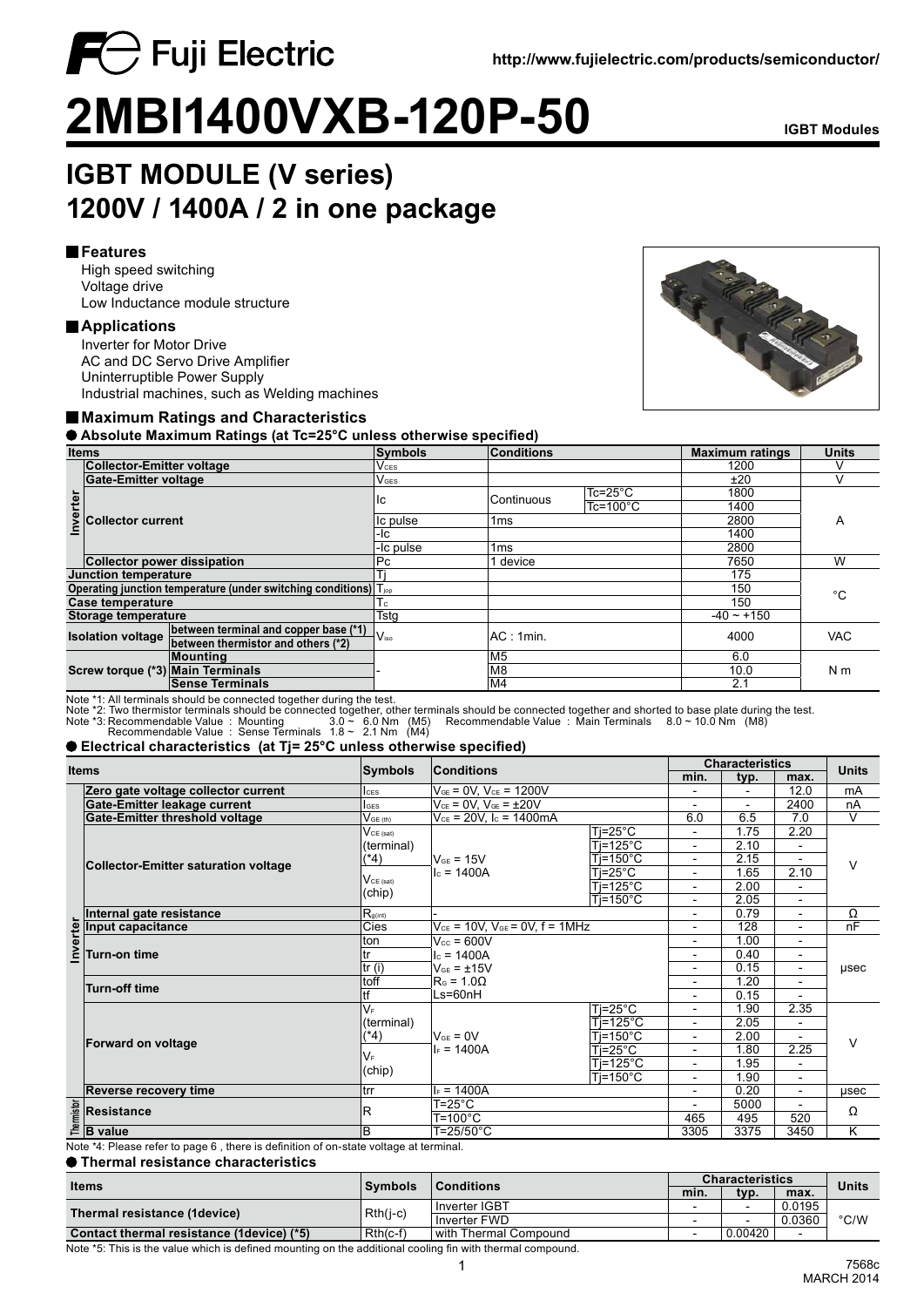#### **Characteristics (Representative)**



Collector-Emitter voltage: VCE [V]

0 5 10 15 20 25 30

1



Collector current vs. Collector-Emitter voltage (typ.)



Collector-Emitter voltage vs. Gate-Emitter voltage (typ.) Tj= 25°C / chip



#### [INVERTER] Dynamic Gate Charge (typ.) Vcc=600V, Ic=1400A, Tj= 25°C



2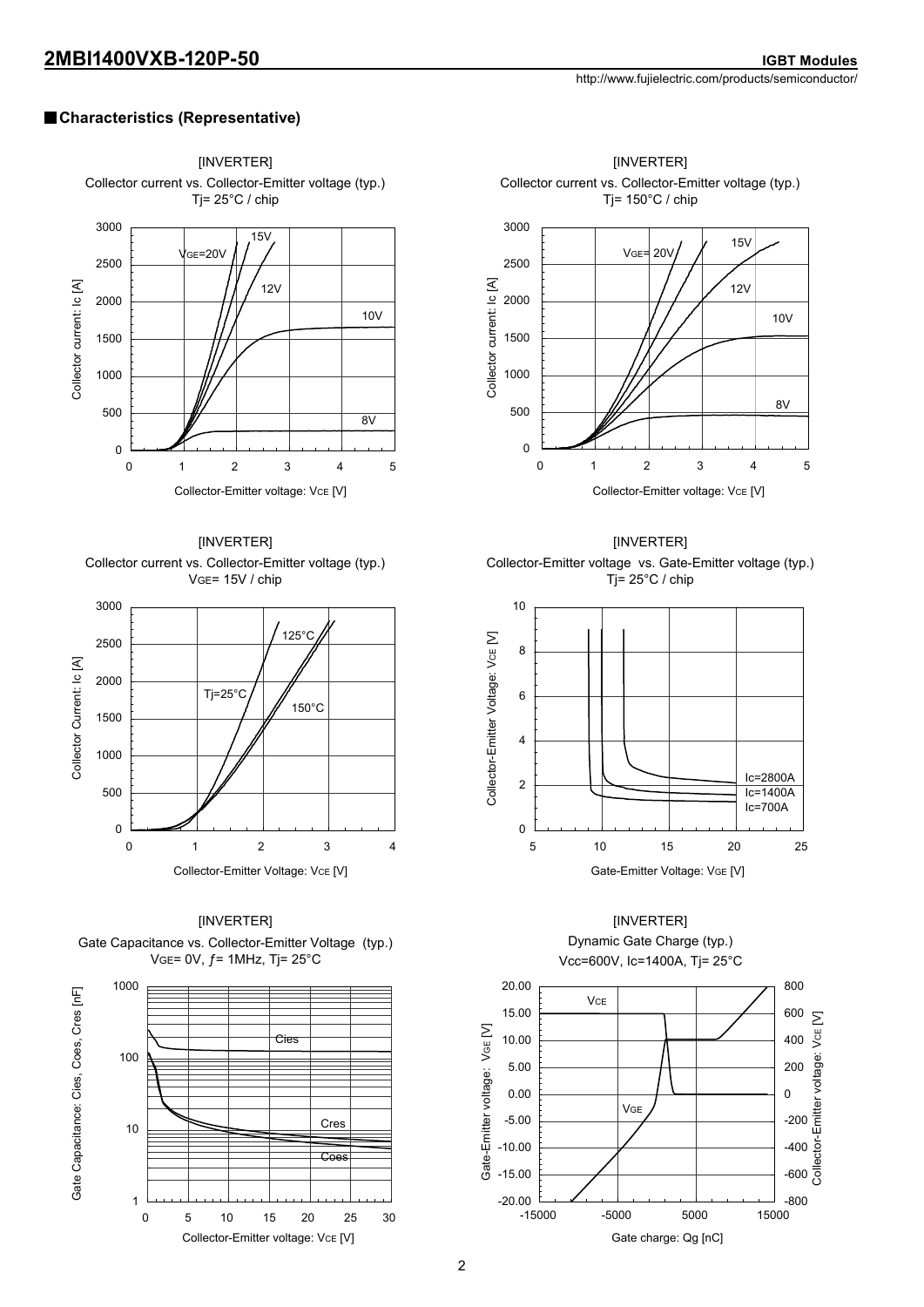

[INVERTER] Switching time vs. Gate resistance (typ.) Vcc=600V, Ic=1400A, VGE=±15V, Tj=125°C, 150°C



Vcc=600V, Ic=1400A, VGE=±15V, Tj=125°C, 150°C +VGE=15V, -VGE=15V, RG=1.0Ω, Tj=150°C Switching loss vs. Gate resistance (typ.) [INVERTER]



 $\sim$  3

Vcc=600V, VGE=±15V, RG=1.0Ω, Tj=125°C, 150°C Switching time vs. Collector current (typ.) [INVERTER] [INVERTER]



Collector current: Ic [A]

[INVERTER] Switching loss vs. Collector current (typ.) Vcc=600V, VGE=±15V, RG=1.0Ω, Tj=125°C, 150°C



#### [INVERTER]

Reverse bias safe operating area (max.)

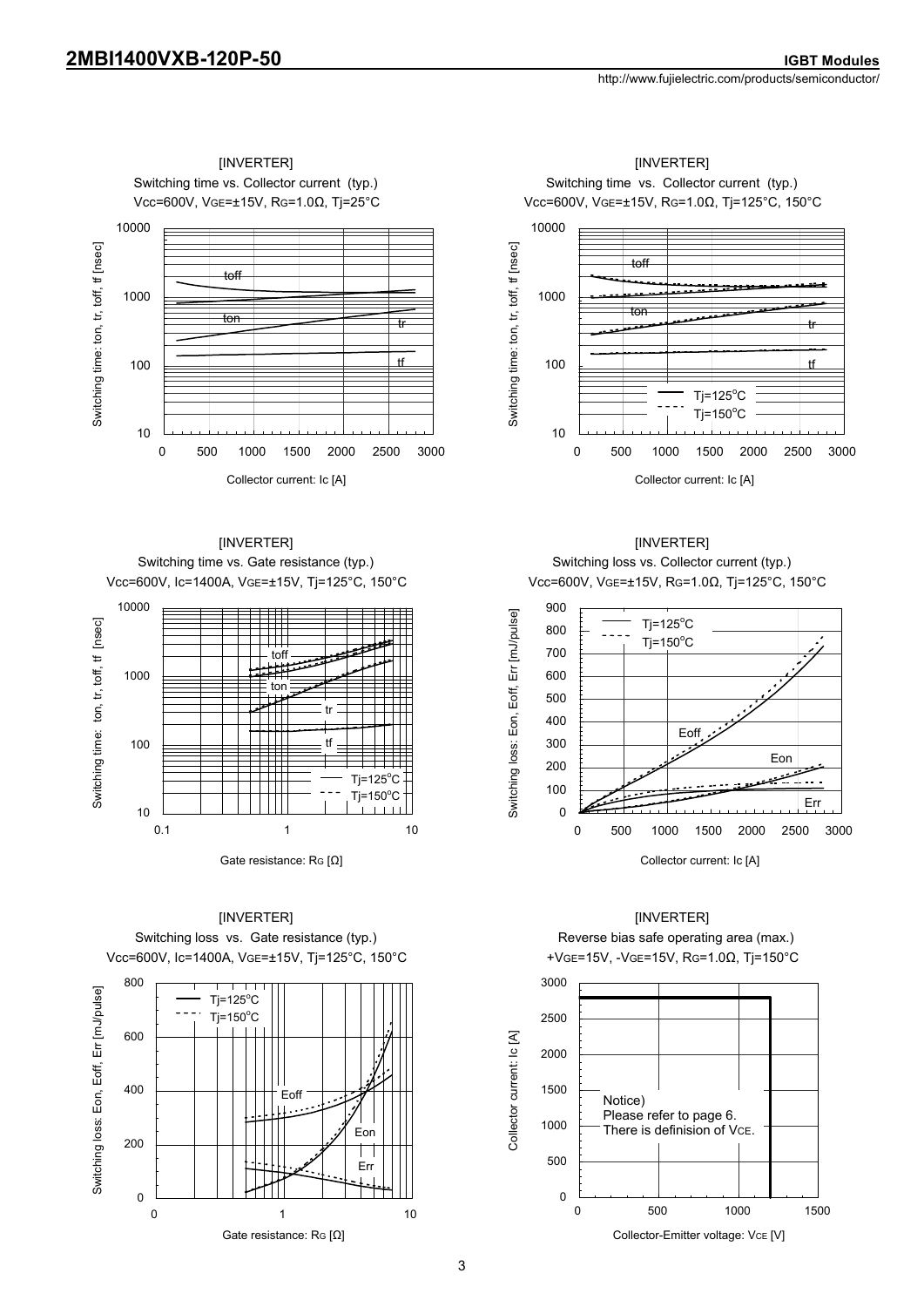

Reverse Recovery Characteristics (typ.) Vcc=600V, VGE=±15V, RG=1.0Ω, Tj=125°C, 150°C [INVERTER]



#### [THERMISTOR]

Temperature characteristic (typ.)



Reverse Recovery Characteristics (typ.) Vcc=600V, VGE=±15V, RG=1.0Ω, Tj=25°C



Transient Thermal Resistance (max.)



FWD safe operating area (max.)



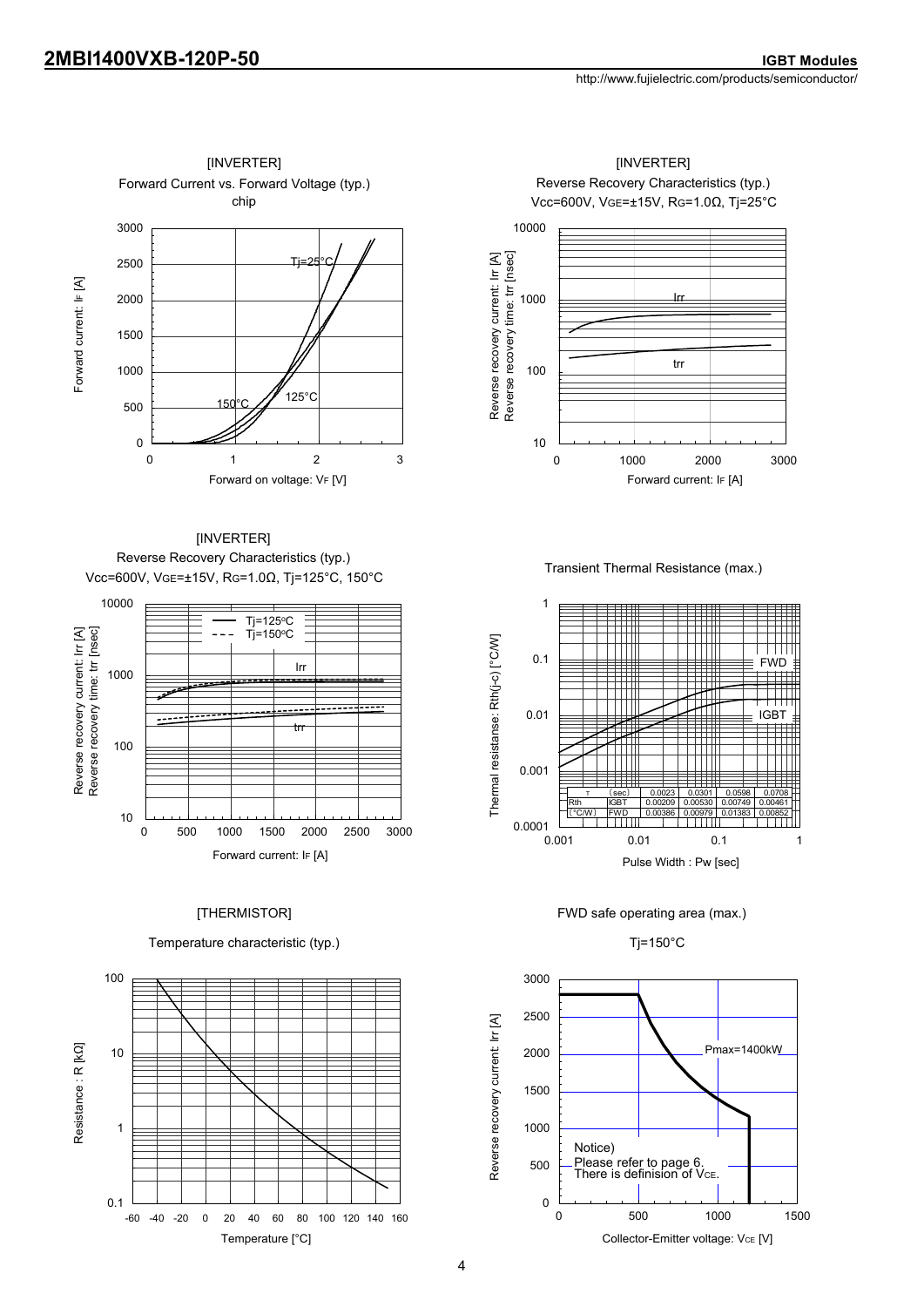#### **Outline Drawings (Unit: mm)**



Weight:1250g(typ.)

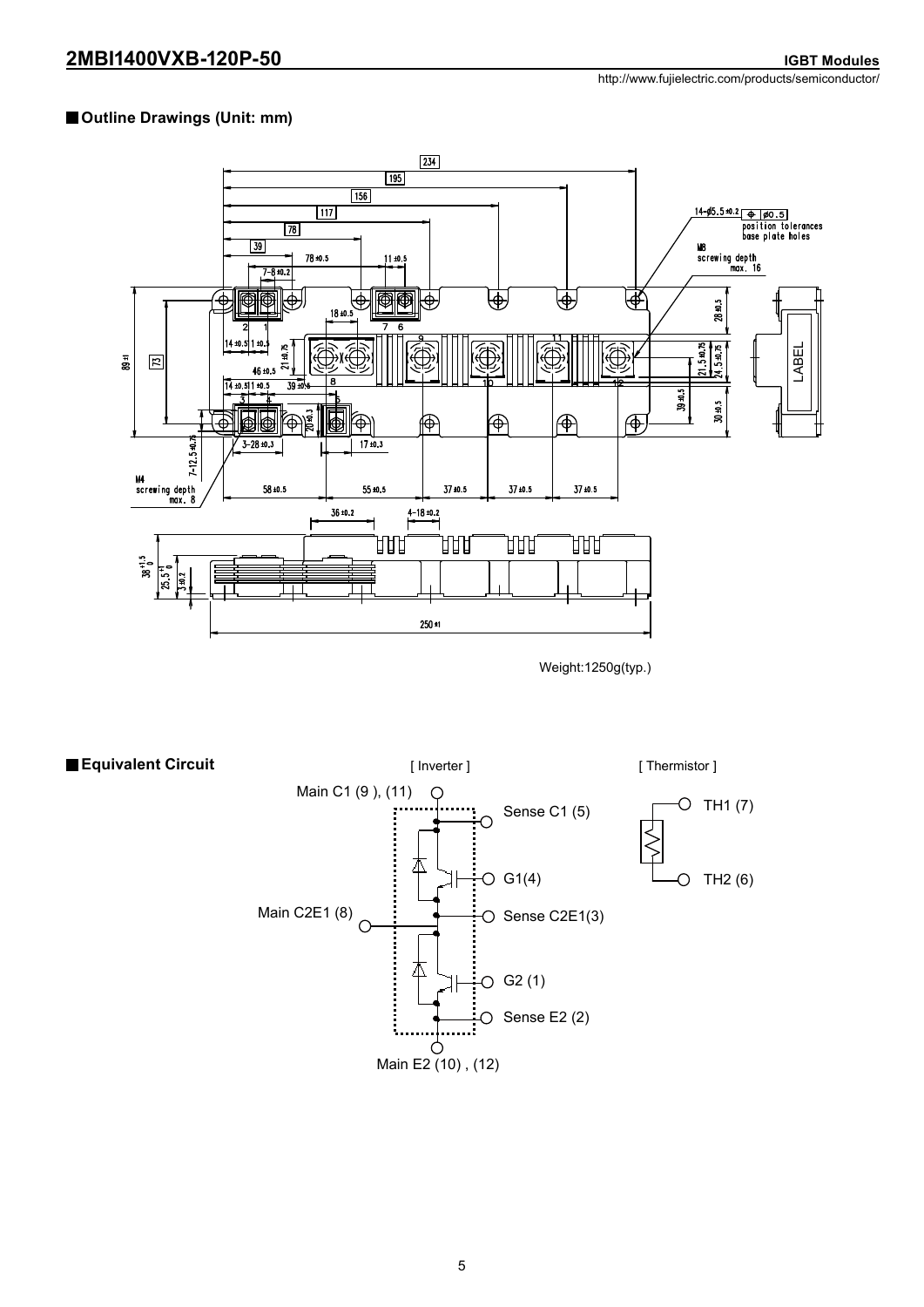### **Definition of on-state voltage at terminal and switching characteristics**



Fuji defined VcE value of terminal by using Sense C1 and Sense C2E1 for Upper arm and Sense C2E1 and Sense E2 for Lower arm .

Switching characteristics of VcE also is defined between Sense C1 and Sense C2E1 for Upper arm and Sense C2E1 and Sense E2 for Lower arm .

Please use these terminals whenever measure spike voltage and on-state voltage .